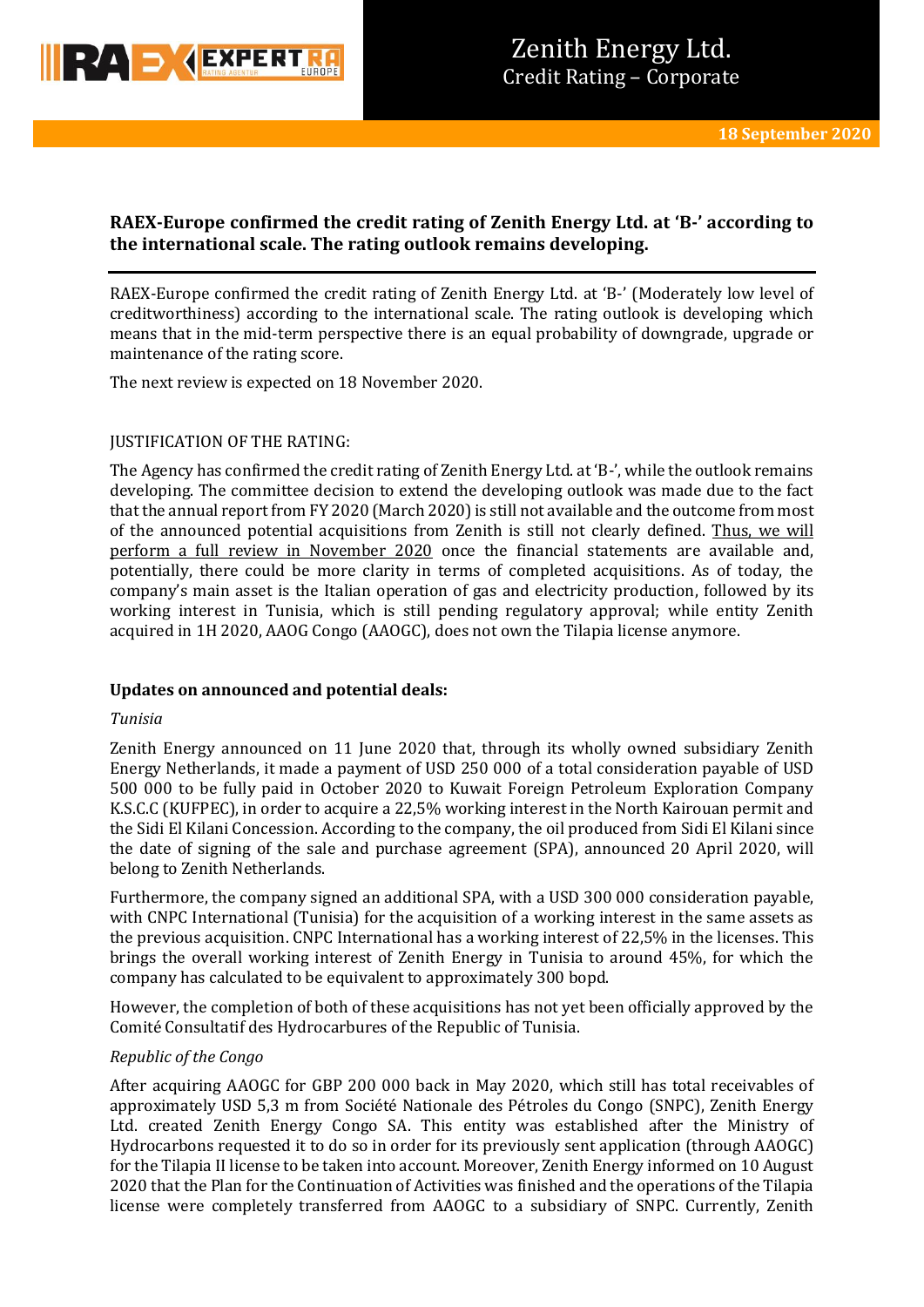

Energy Congo SA is awaiting the resolution form the Ministry of Hydrocarbons in regard to the assignment of the Tilapia II license.

In the same jurisdiction, Zenith Energy announced on 7 July 2020 that it entered into a joint venture agreement with a local oil & gas company with the goal to acquire an oil production license in the Kouilou region of the Republic of the Congo in proximity of Pointe-Noire, which is also near Tilapia.

# *Nigeria*

Zenith Energy announced on 16 June 2020 that it will participate in a bid round for a marginal oil filed organized by the Nigerian Department of Petroleum Resources as a technical and financial partner to a Nigerian energy company. Moreover, as of 16 June 2020, Zenith announced that it had pre-qualified for the next round. This means that the Nigerian energy company and Zenith have been deemed by the Nigerian Department of Petroleum Resources as having enough technical and financial requirements to proceed, according to Zenith Energy.

# *West Africa*

Back in March 2020, the company announced that it was in the final stage negotiations with a national authority in West Africa for an oil production asset. There has not been any further update since then.

# *Italy*

Zenith Energy Ltd. terminated the SPA entered into with Coro Energy plc in regard to the potential acquisition of Coro's entire Italian natural gas production and exploration portfolio as a result of negative profitability of the target, as well as the company's focus in Africa.

# **Updates on funding:**

- The company is still negotiating a potential offtake agreement with an international oil major in order to provide funding for Zenith's development objectives in Africa;
- Zenith has announced that it is in the negotiations with two pan-African financial institutions in order to obtain financing to fund the expanding activities in Africa;
- Zenith Energy's Italian subsidiary received approval to obtain loan of EUR 300 000 from an Italian governmental entity at an interest rate of 0,85% for 6 years and a grace period of 24 months;
- The company plans to apply for a second loan of an undisclosed amount in order to support its Italian business unit for investments in natural gas, condensate and electricity production operations;
- Zenith Energy has a Letter of Intent (LOI) from Arab institutional investors interested in the development opportunities in Africa. According to Zenith Energy, the investors plan to provide an investment of USD 2 m in Zenith's share capital priced at 2,5 pence per Zenith common share. However, the potential investment is subject to a number of conditions, such as:
	- $\circ$  Successful completion of the Tunisian Acquisition, currently pending regulatory approval as mentioned above;
	- o Successful acquisition of two oil production licenses currently being negotiated with a national oil authority in West Africa.
	- o Appointment of a director proposed by the investors to Zenith Energy's board.

### SENSITIVITY ASSESSMENT:

The following developments could lead to an upgrade: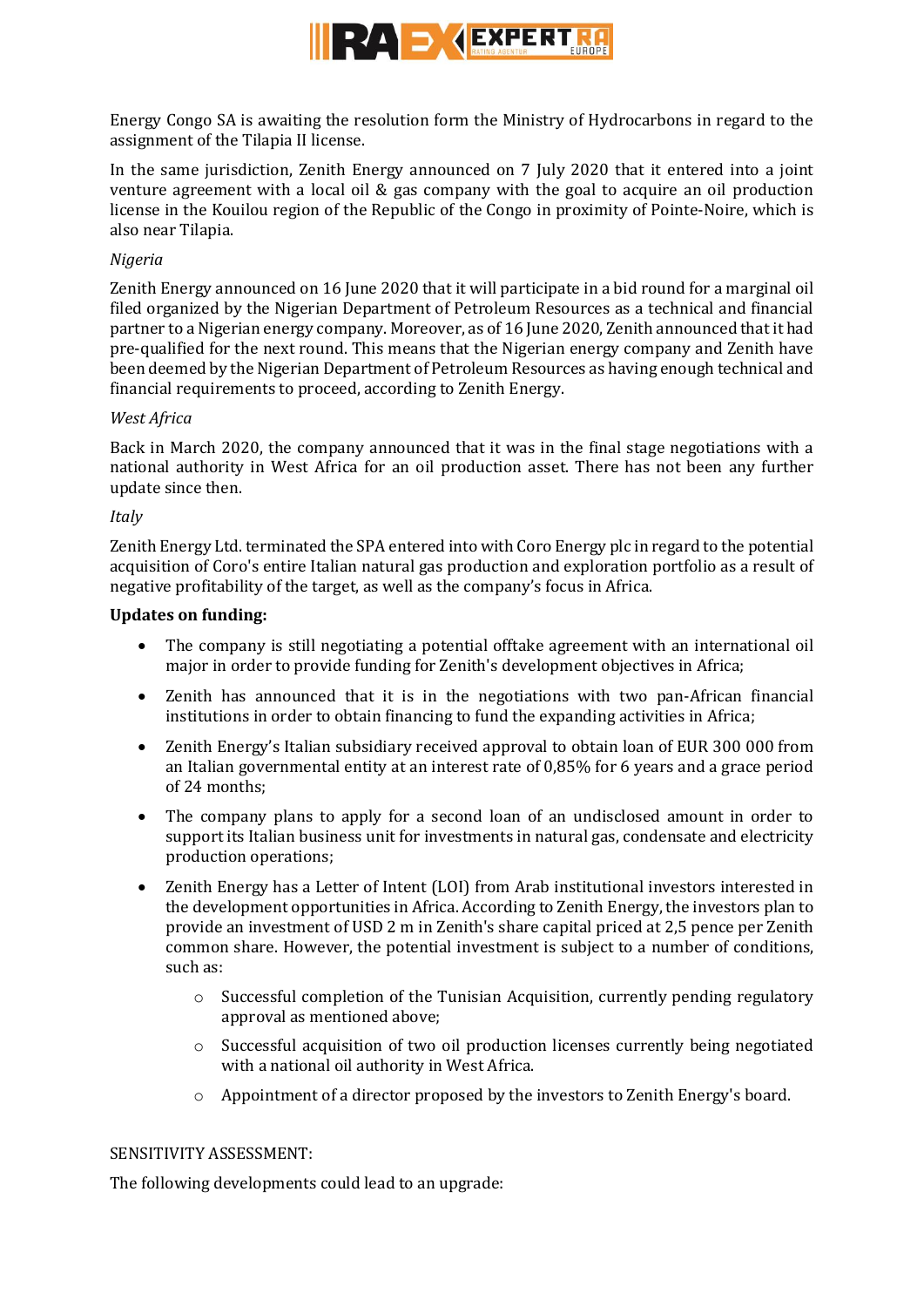

- A continued increase in production as forecast alongside maintaining low levels of production costs which would translate in consistently positive operating cash flows;
- Substantial geographic diversification of production, which would reduce the company's exposure to systematic risk of one single economy combined with an improvement in the market and competitive position in the countries where the company operates;
- Improvement of the liquidity position of the company.

The following developments could lead to a downgrade:

- Continued lack of production which would translate in consistent negative operating cash flows and, thus, potential non-repayment of the company's liabilities;
- Non-materialization of the acquisition targets, which would make it harder for the company to generate organic growth;
- Lack of additional funding which would raise concern on the ability of the company to fund the required investments and repay its obligations.

### COMPANY PROFILE:

Zenith Energy Ltd. is an international oil and gas exploration, development and production company with a focus in Italy and Africa. The Group's principal assets are a 45% interest in the Sidi El Kilani Concession in Tunisia, pending approval and various working interests in 13 onshore exploration and production properties in Italy.

For further information contact:

Responsible expert: Hector Alvarez, Associate Director of RAEX-Europe +49 (69) 3085-45-00, ext. 1213 [alvarez@raexpert.eu](mailto:alvarez@raexpert.eu)

Reviewer: Vladimir Gorchakov, Associate Director of RAEX-Europe +49 (69) 3085-45-00, ext. 1211 [gorchakov@raexpert.eu](mailto:gorchakov@raexpert.eu)

### **Rating-Agentur Expert RA GmbH (RAEX-Europe)**

Walter-Kolb-Strasse 9-11, 60594 Frankfurt am Main, Germany +49 (69) 3085-45-00 E-mail[: info@raexpert.eu](mailto:info@raexpert.eu) [www.raexpert.eu](http://raexpert.eu/)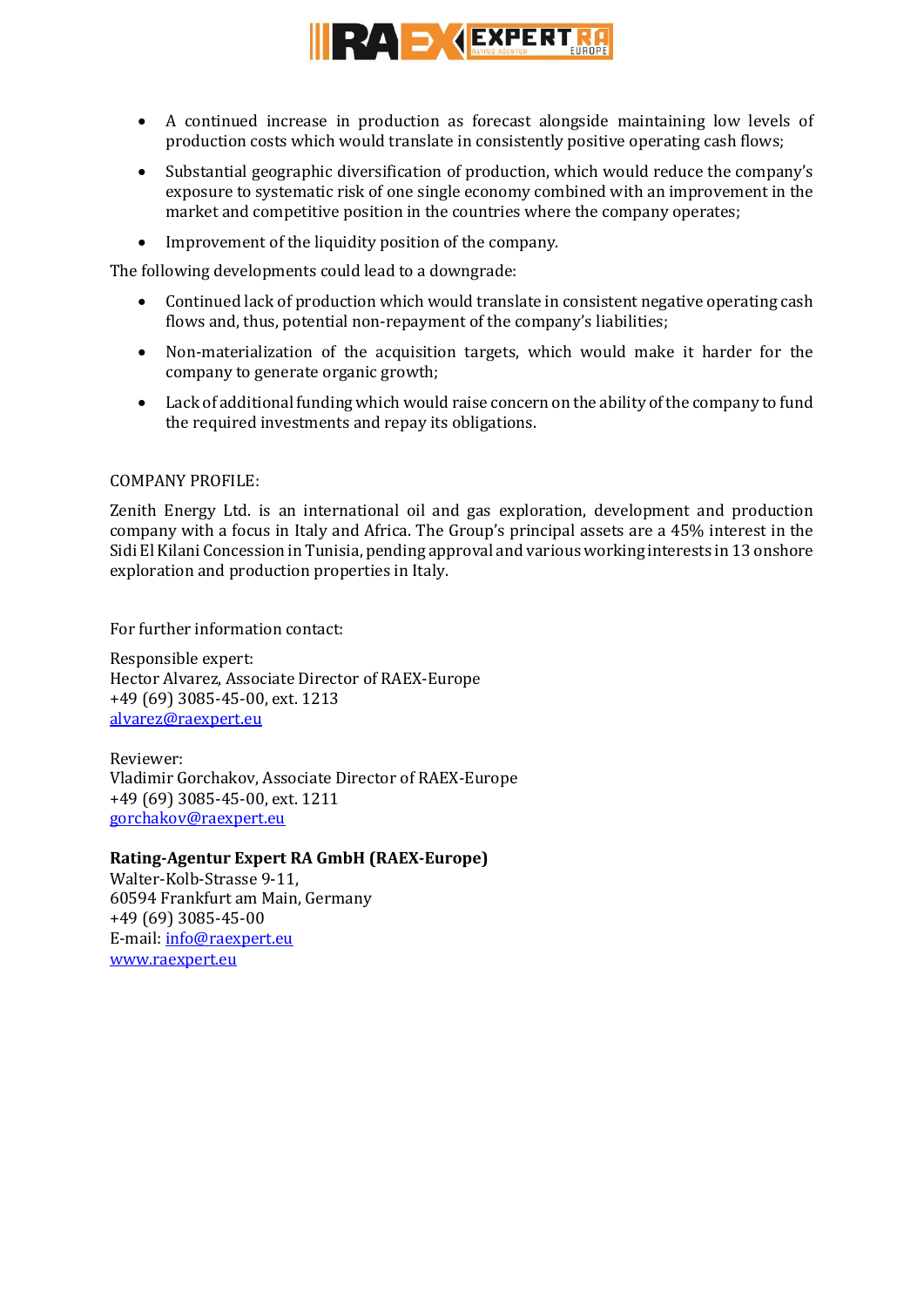

# RATING HISTORY:

| <b>Date</b> | <b>Review reason</b> | <b>Rating Score</b> | Outlook    |
|-------------|----------------------|---------------------|------------|
| 27.05.2020  | Unscheduled review   | в-                  | Developing |
| 30.04.2020  | Unscheduled review   | B+                  | On watch   |
| 18.11.2019  | Initial assignment   | В+                  | Stable     |